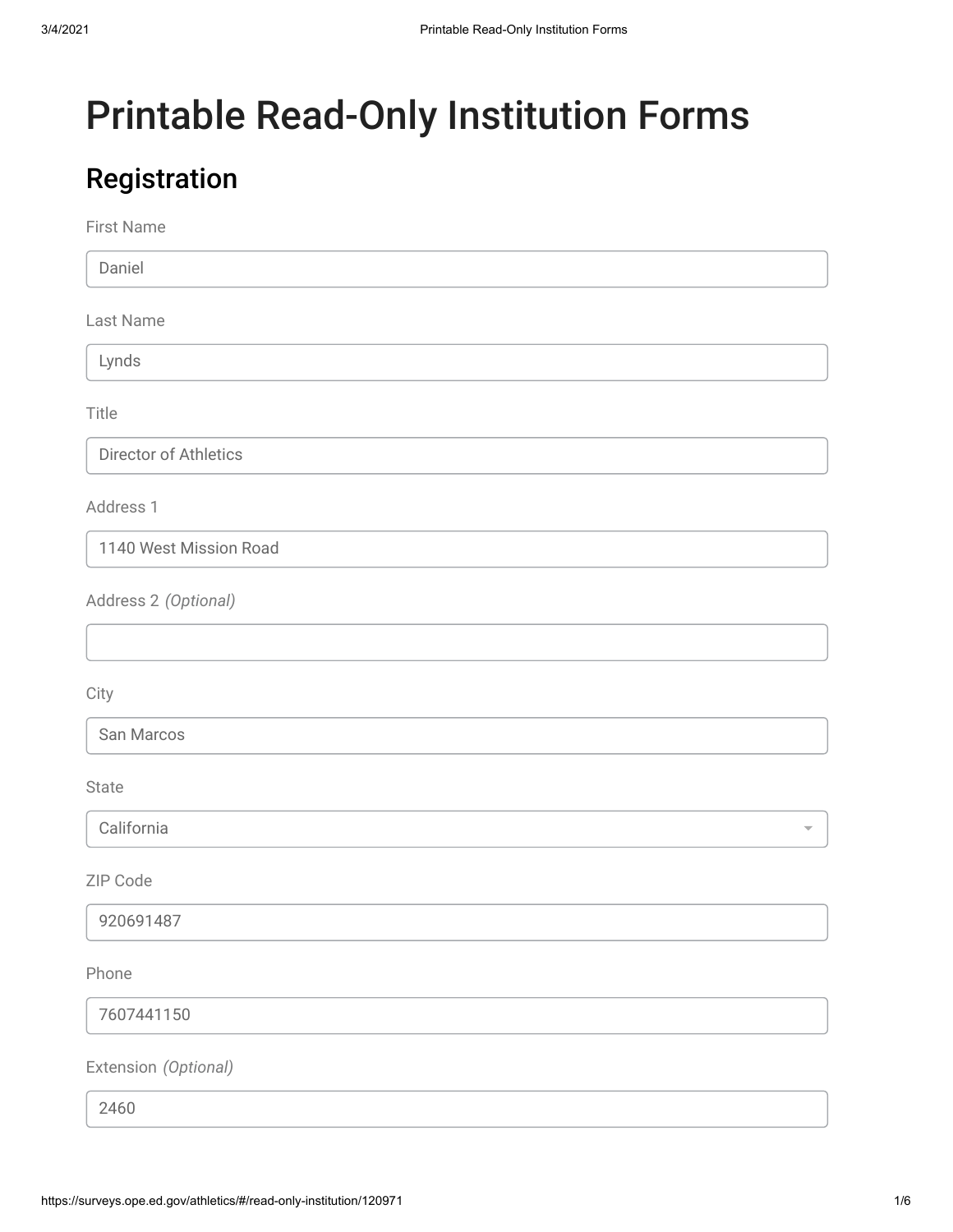Fax *(Optional)*

7607613512

E-mail Address

dlynds@palomar.edu

Comment

*\* Please use this box if you would like to provide additional contact information such as a cell phone number or the best time to reach you if there are questions about your survey. Also, if the person listed above is not the person who enters the data, please provide the name and contact information for the person who enters the data. This information is for the survey help desk staff only. It will not be seen by the public.*

Best time to contact: between 9 a.m. and 5:00 p.m. (PT) M-F.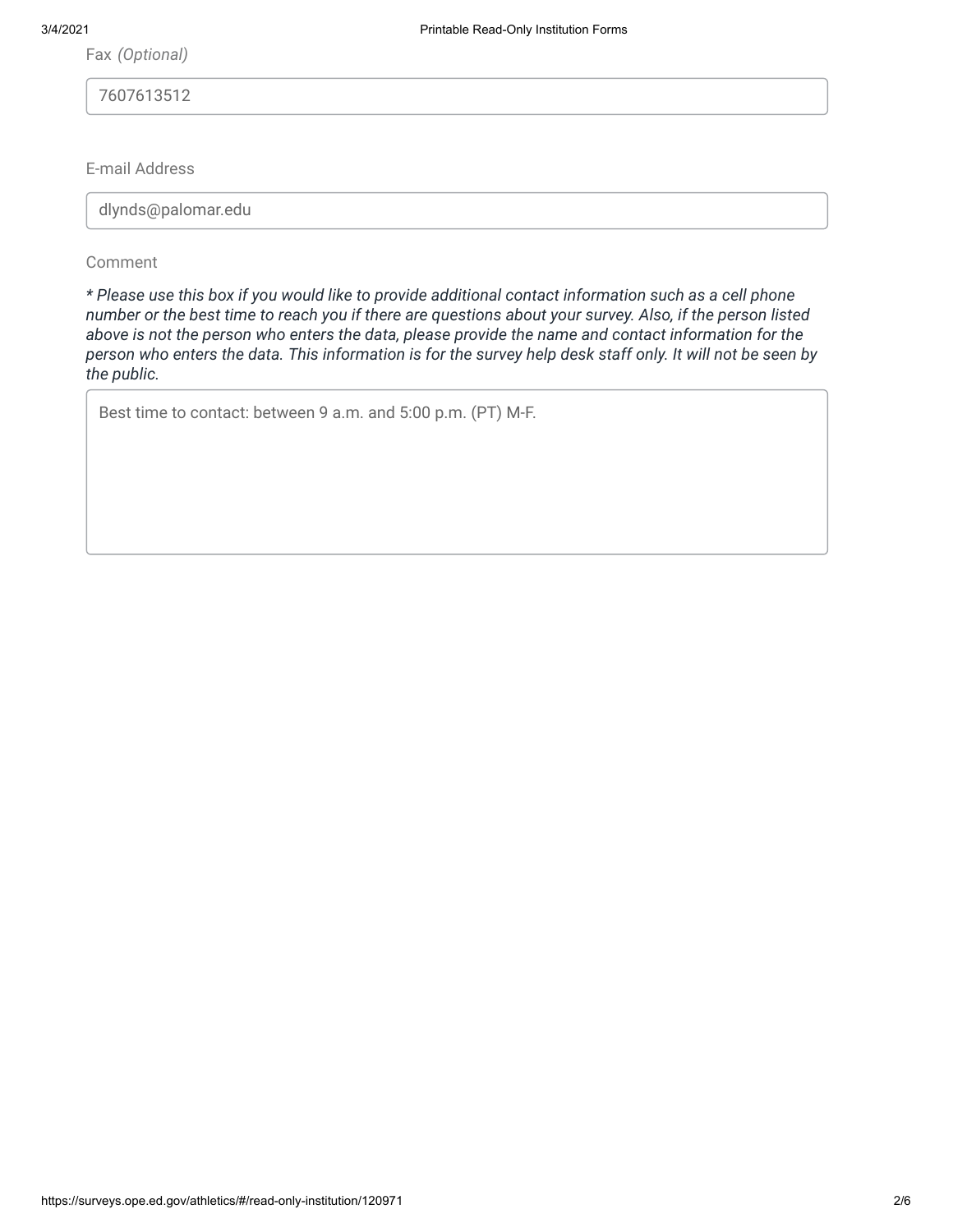### General Information

#### Institution Name : Palomar College

Address 1

1140 W. Mission

Address 2 *(Optional)*

| City                              | State      |                          | ZIP Code  |
|-----------------------------------|------------|--------------------------|-----------|
| San Marcos                        | California |                          | 92069     |
| Phone                             |            | Extension (Optional)     |           |
| $(760)$ 744-1150                  |            |                          |           |
| Institution Name Alias (Optional) |            |                          |           |
|                                   |            |                          |           |
| <b>Athletic Department</b>        |            |                          |           |
| <b>Athletic Director Name</b>     |            |                          |           |
| Daniel Lynds                      |            |                          |           |
| Address 1                         |            |                          |           |
| 1140 W. Mission                   |            |                          |           |
| Address 2 (Optional)              |            |                          |           |
|                                   |            |                          |           |
| City                              | State      |                          | ZIP Code  |
| <b>SAN MARCOS</b>                 | California | $\overline{\phantom{a}}$ | 920691487 |
| Phone                             |            | Extension (Optional)     |           |
| (760) 744-1150                    |            | 2460                     |           |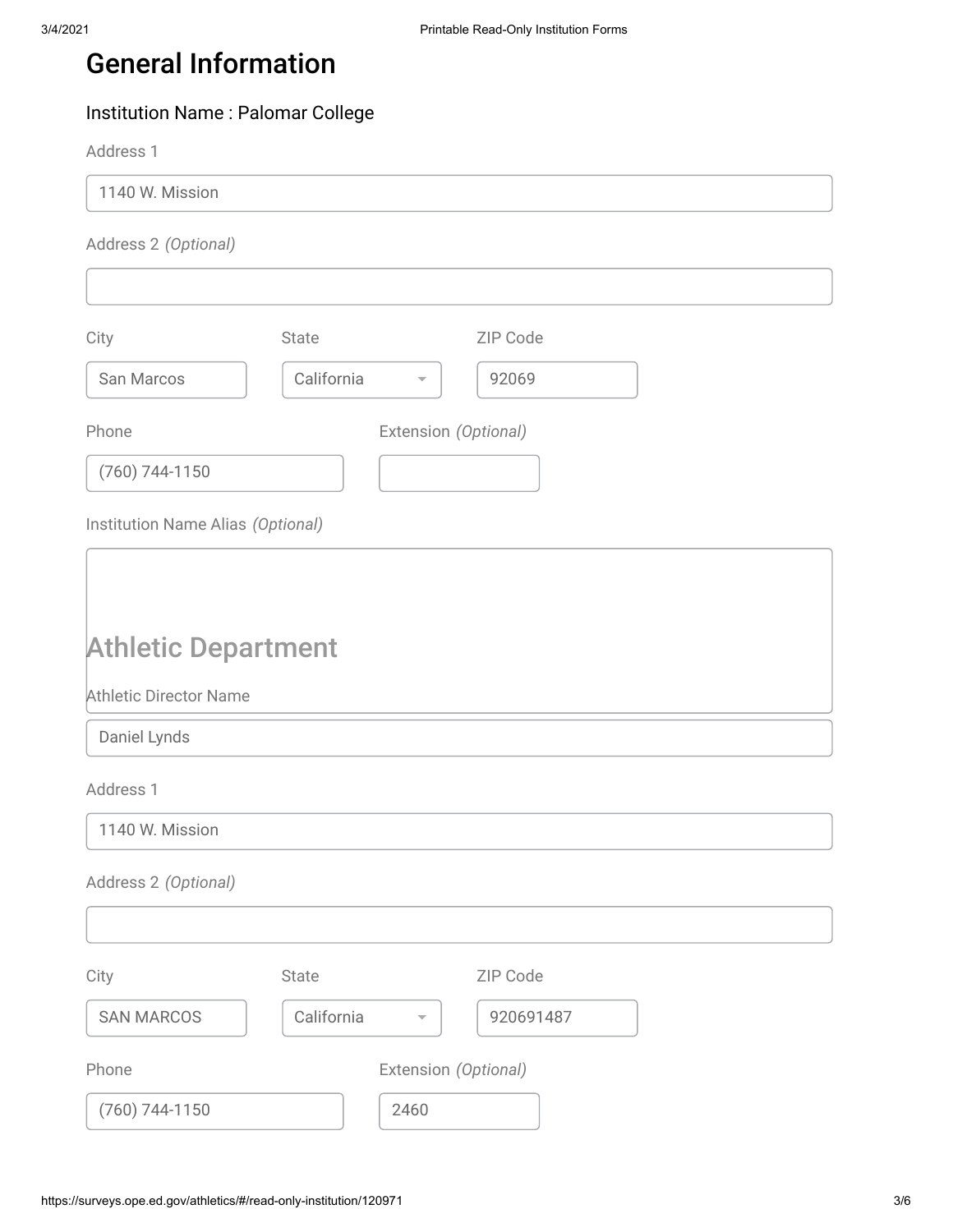### Chief Administrative Officer

| <b>Admin Name</b>  | Title                                  |
|--------------------|----------------------------------------|
| Dr. Jack Kahn      | Superintendent/President               |
| Admin Email        |                                        |
| jkahn1@palomar.edu |                                        |
| Phone              | Extension (Optional)<br>Fax (Optional) |
| $(760)$ 744-1150   | 2150                                   |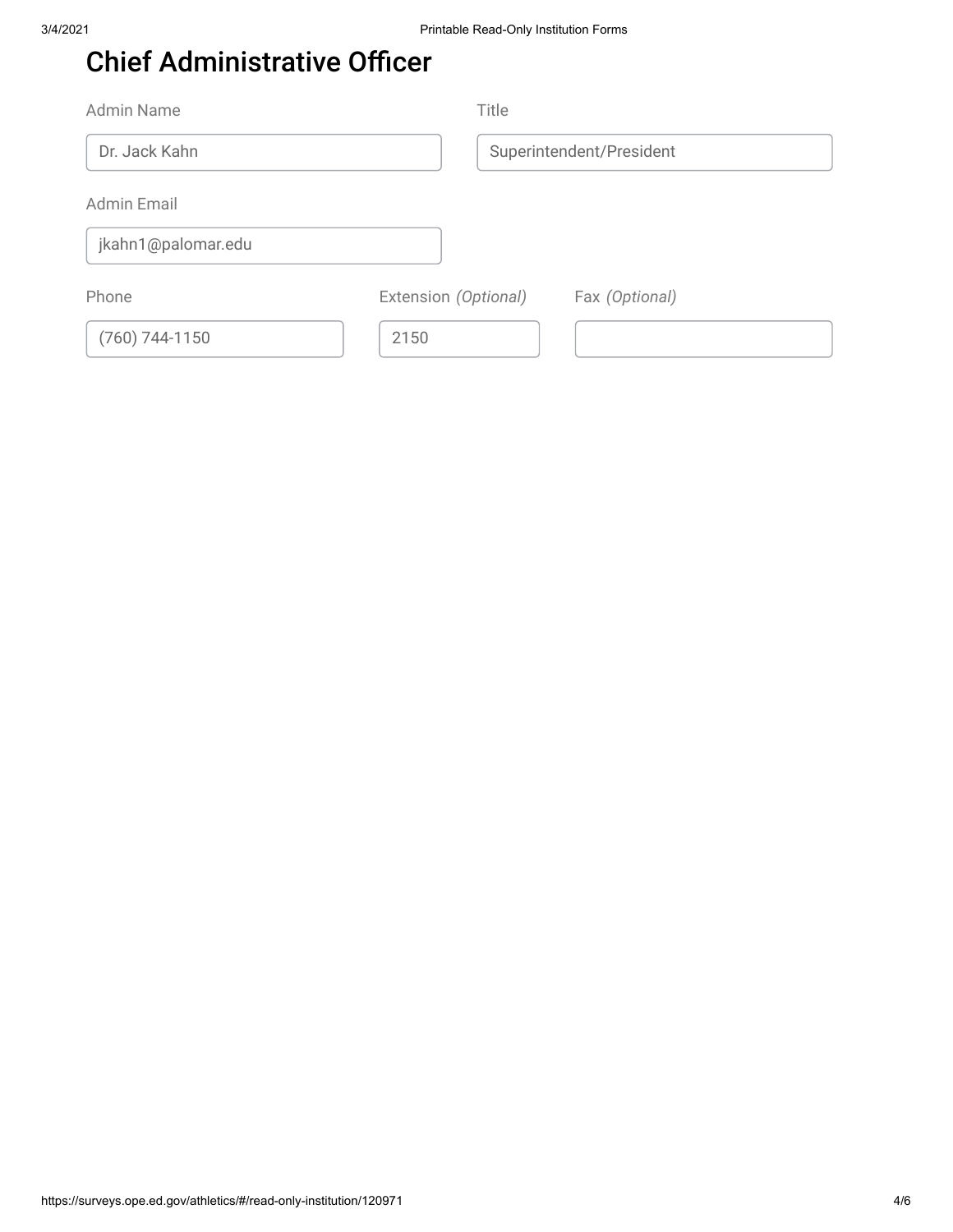#### EADA General

#### **Designated Reporting Year**

*\*Note: The reporting period must be 12 months. The dates for the reporting year should be consistent from year to year.*

| 07/01<br>06/30<br>Ħ.<br>/2019<br>/2020<br>m | Begins: |  | Ends: |  |
|---------------------------------------------|---------|--|-------|--|
|                                             |         |  |       |  |

#### **Number of Full-time Undergraduates by Gender**

The numbers below were reported on your institution's 2019-20 IPEDS Survey and should not be changed unless they were reported incorrectly to IPEDS. The numbers indicate the full-time certificate or degree-seeking total. If the numbers are incorrect, please call the EADA Help Desk.

|                                            |                                                                           | <b>Number</b>   | <b>Percent</b> |
|--------------------------------------------|---------------------------------------------------------------------------|-----------------|----------------|
| Male full-time undergraduates              |                                                                           | 3844            | 50%            |
| Female full-time undergraduates            |                                                                           | 3836            | 50%            |
| Total full-time undergraduates             |                                                                           | 7680            | 100%           |
|                                            | Athletic Sanctioning Body for the Designated Reporting Year (select one): |                 |                |
| ◯ NCAA Division I-FBS                      | ◯ NAIA Division I                                                         | <b>◎</b> CCCAA  |                |
| ◯ NCAA Division I-FCS                      | <b>NAIA Division II</b>                                                   | $\bigcirc$ NWAC |                |
| Othrid Accordination I without<br>football | <b>NJCAA Division I</b>                                                   | <b>USCAA</b>    |                |
| <b>NCAA Division II with</b><br>football   | <b>NJCAA Division II</b>                                                  | Independent     |                |
| MCAA Division II without                   |                                                                           |                 |                |